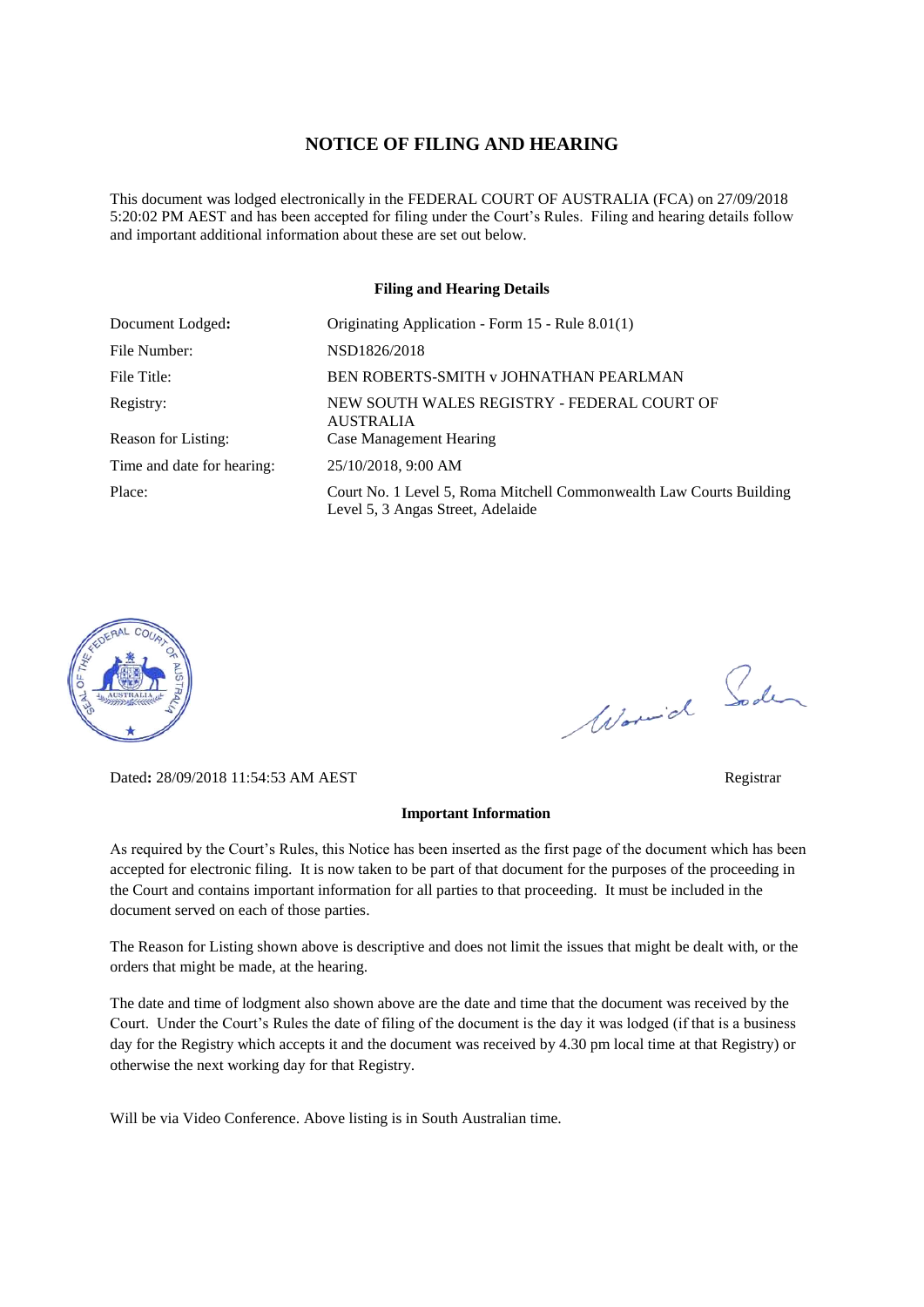Form 15 Rules 8.01(1); 8.04(1)



# **Originating application**

No. of 2018

**Federal Court of Australia** District Registry: New South Wales **Division: General Division** 

**Ben Roberts-Smith** 

Applicant

**Johnathan Pearlman** Respondent

To the Respondent

The Applicant applies for the relief set out in this application.

The Court will hear this application, or make orders for the conduct of the proceeding, at the time and place stated below. If you or your lawyer do not attend, then the Court may make orders in your absence.

You must file a notice of address for service (Form 10) in the Registry before attending Court or taking any other steps in the proceeding.

# Time and date for hearing:

Place: Levels 17 - 22 Law Courts Building Queens Square Sydney NSW 2000

The Court ordered that the time for serving this application be abridged to

Date:

Signed by an officer acting with the authority of the District Registrar

{00415917.doc-v}

| Filed on behalf of (name & role of party)<br>Prepared by (name of person/lawyer) |                                                            |                                                                         | Ben Roberts-Smith, Applicant              |  |
|----------------------------------------------------------------------------------|------------------------------------------------------------|-------------------------------------------------------------------------|-------------------------------------------|--|
|                                                                                  |                                                            |                                                                         | <b>Paul Svilans</b>                       |  |
|                                                                                  | Law firm (if applicable)                                   | Mark O'Brien Legal                                                      |                                           |  |
| Tel                                                                              | +61 2 9216 9828                                            |                                                                         | Fax<br>$\overline{\phantom{0}}$           |  |
| Email                                                                            |                                                            | mark.obrien@markobrienlegal.com.au; paul.svilans@markobrienlegal.com.au |                                           |  |
|                                                                                  | <b>Address for service</b><br>(include state and postcode) |                                                                         | Level 3, 44 Martin Place, Sydney NSW 2000 |  |